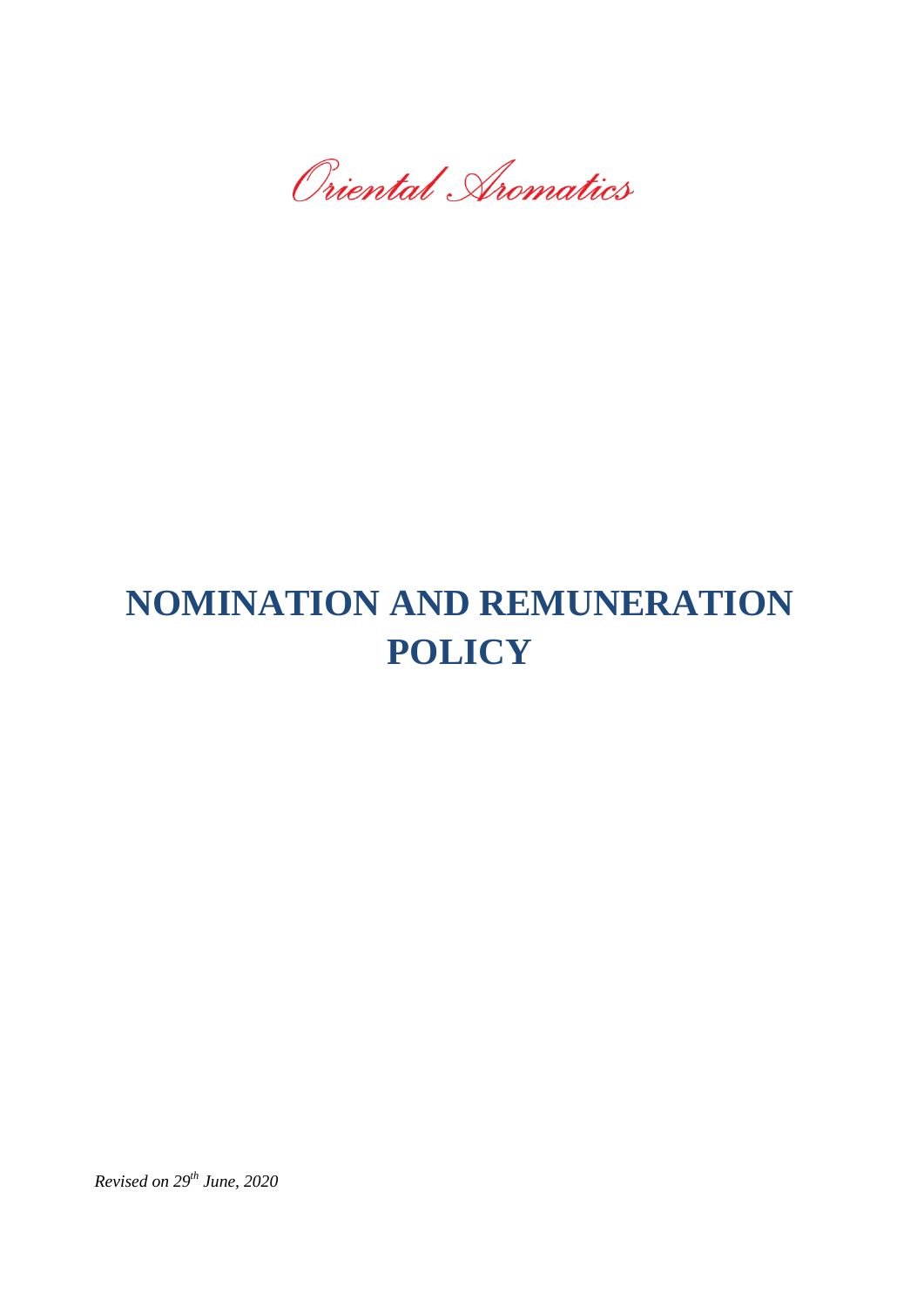## **NOMINATION AND REMUNERATION POLICY**

## **Introduction:**

In pursuance of the Company's policy to consider human resources as its invaluable assets, to pay equitable remuneration to all Directors, Key Managerial Personnel (KMP) and employees of the Company, to harmonize the aspirations of human resources consistent with the goals of the Company and in terms of the provisions of the Companies Act, 2013 and the SEBI (Listing Obligations and Disclosure Requirements) Regulations, 2015 as amended ("Listing Regulations")as amended from time to time, this policy on nomination and remuneration of Directors, Key Managerial Personnel and Senior Management has been formulated by the Committee and approved by the Board by Directors

## 1. **The objective and purpose of this policy is**:

- 1.1 To lay down criteria and terms and conditions with regard to identifying persons who are qualified to become Directors (Executive/Non-Executive/Independent) and persons who may be appointed in Senior Management and Key Managerial positions and to determine their remuneration.
- 1.2 To determine remuneration based on the Company's size and financial position and trends and practices on remuneration prevailing in peer companies, in the chemical industry.

## **2 Formulation of criteria:**

- 2.1 To provide them reward linked directly to their effort, performance, dedication and achievement relating to the Company's operations.
- 2.2 To retain, motivate and promote talent and to ensure long term sustainability of talented managerial persons and create competitive advantage.

## **3 Effective Date:**

This policy shall be effective from 29<sup>th</sup> June, 2020.

## **4. Constitution of the Nomination and Remuneration Committee:**

The Nomination and Remuneration Committee comprises of following Directors:

Mr. Harshvardhan Piramal, Chairman (Independent Non – Executive Director) Mr. Prakash Mehta, Member (Independent Non – Executive Director) Mr. Ranjit Puranik, Member (Independent Non – Executive Director)

The Board has the power to reconstitute the Committee consistent with the Company's policy and applicable statutory requirement.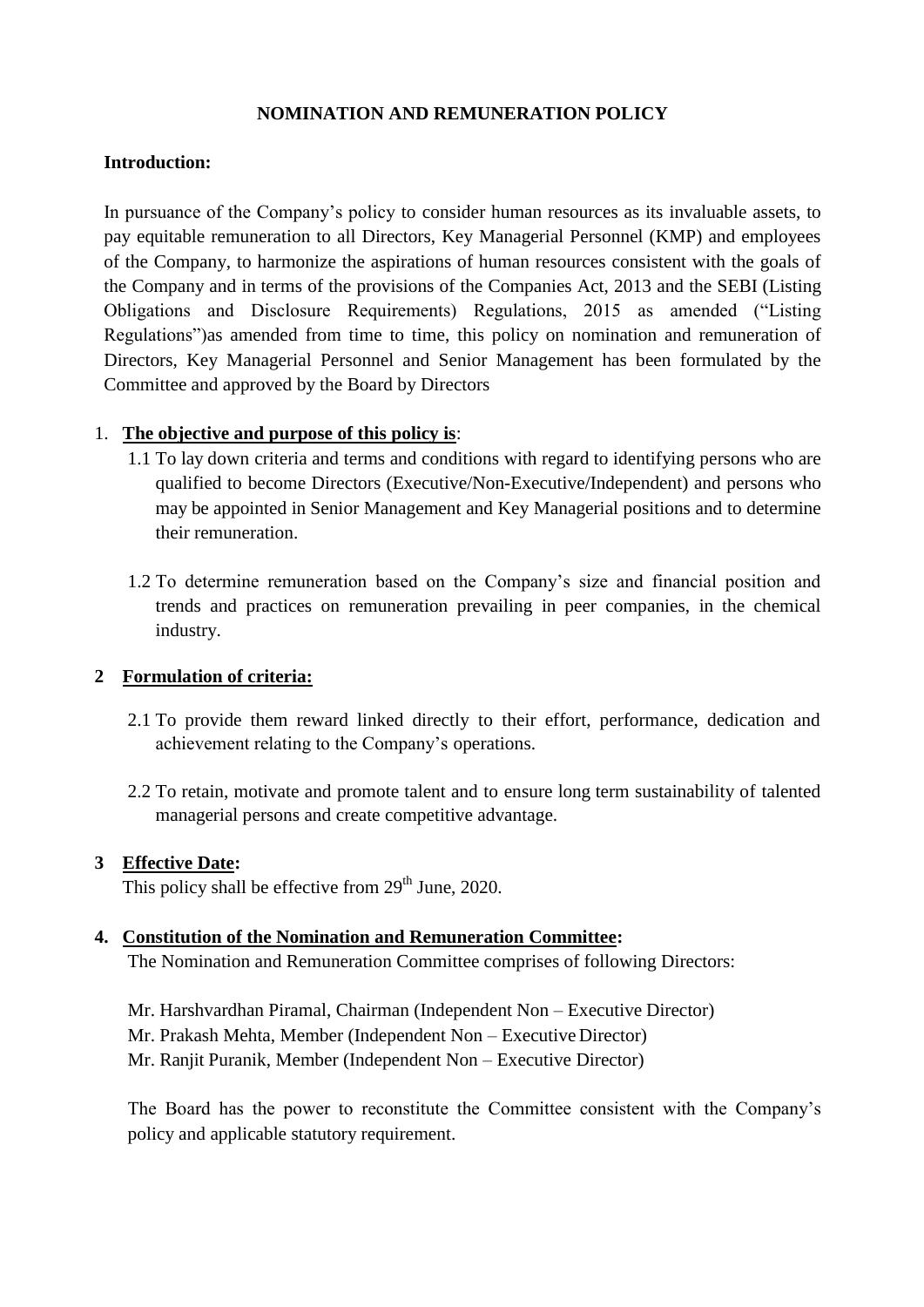## **5. Definitions:**

- 5.1 **Board** means Board of Directors of the Company.
- 5.2 **Directors** mean Directors of the Company.
- 5.3 **Committee** means Nomination and Remuneration Committee of the Company as constituted or reconstituted by the Board.
- 5.4 **Company** means Oriental Aromatics Limited
- 5.5 **Independent Director** means a director referred to in Section 149 (6) of the Companies Act, 2013.

## 5.6 **Key Managerial Personnel (KMP) means**:

- Managing director, or Chief Executive Officer or manager and in their absence, a whole-time director
- Company Secretary
- Chief Financial Officer
- Any other person as defined under the Companies Act, 2013 from time to time
- 5.7 **Senior Management** means officers/personnel of the Company who are members of its core management team. The core management team includes team includes Managing Director, Whole-time Director, Chief Financial Officer , Company Secretary and includes personnel of the Company occupying position of Chief Executive officer of any unit, Vice President including Vice President of any unit / division of the Company and General managers. Unless the context otherwise requires, words and expressions used in this policy and not defined herein but defined in the Companies Act, 2013 as may be amended from time to time shall have the meaning respectively assigned to them therein.

# **6 Applicability:**

The Policy is applicable to

- Directors (Executive /Non-Executive/Independent)
- Key Managerial Personnel (KMP)
- Senior Management Personnel

# **7 General:**

This Policy is divided in three parts:

- Part A covers the matters to be dealt with and recommended by the Committee to the Board,
- Part B covers the appointment and removal of Directors, KMP and Senior Management
- Part C covers remuneration for Directors, KMP and Senior Management

The key features of this Company's policy shall be included in the Board's Report.

## **8 PART– A: MATTERS TO BE DEALT WITH, PERUSED AND RECOMMENDED TO THE BOARD BY THE NOMINATION AND REMUNERATION COMMITTEE:**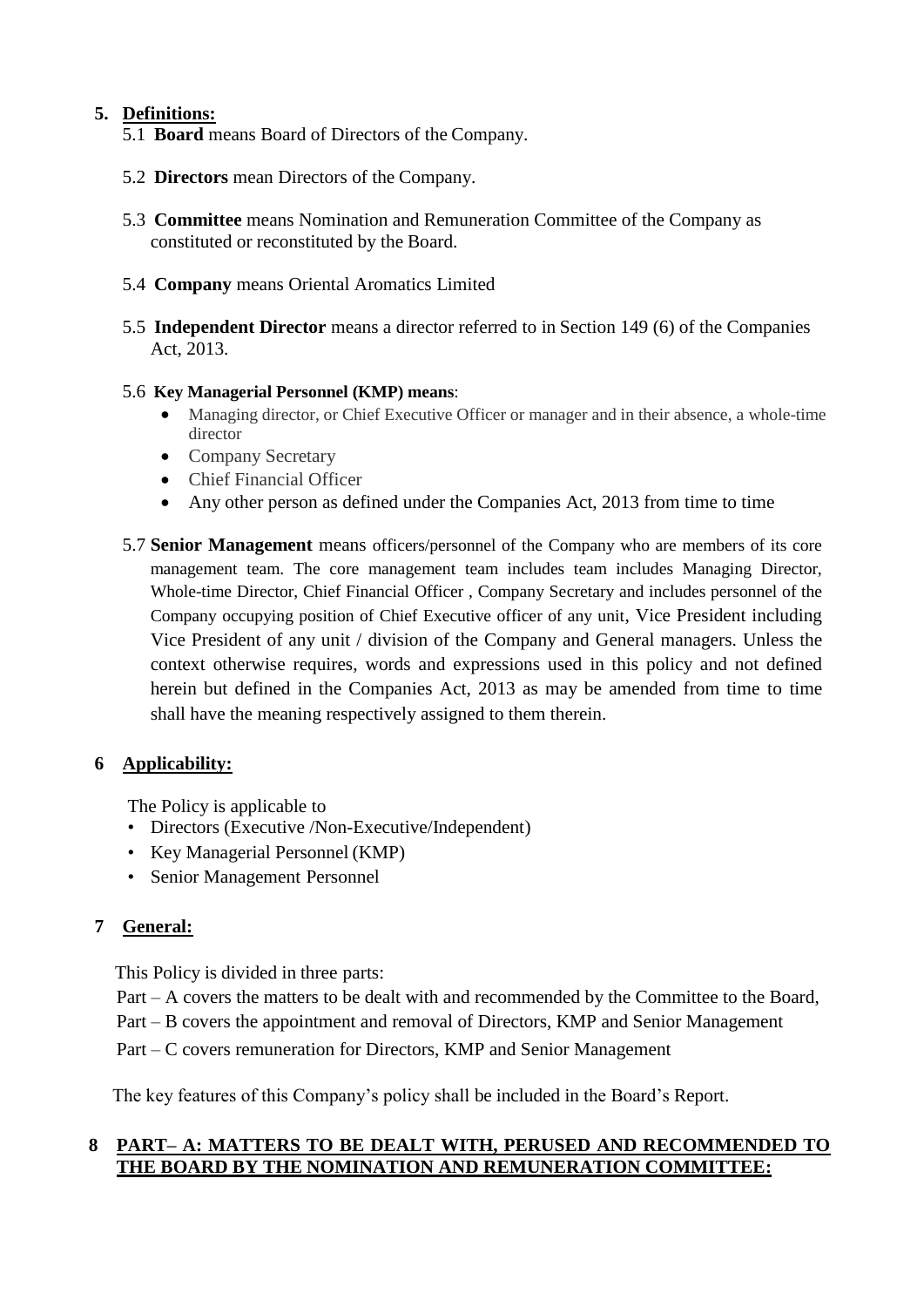The Committee shall:

- 8.1 Formulate the criteria for determining qualifications, positive attributes and independence of a director.
- 8.2 Identify persons who are qualified to become Director and persons who may be appointed in Key Managerial and Senior Management positions in accordance with the criteria laid down in this policy.
- 8.3 Recommend to the Board, appointment and removal of Director, KMP and Senior Management Personnel.
- 8.4 Establishing and reviewing Board, KMP and Senior Management succession plans in order to ensure and maintain an appropriate balance of skills, experience and expertise on the Board and Senior Management.
- 8.5 specify the manner for effective evaluation of performance of Board, its committees and individual directors to be carried out either by the Board, by the Nomination and Remuneration Committee or by an independent external agency and review its implementation and compliance.
- 8.6 assist the Board in ensuring that the Board nomination process is in line with the diversity policy of the Board relating to gender, thought, experience, knowledge and perspectives.

## **9 PART – B: APPOINTMENT AND REMOVAL OF DIRECTOR, KMP AND SENIOR MANAGEMENT**

## **Appointment criteria and qualifications**:

- 9.1 The Committee shall identify and ascertain the integrity, qualification, expertise and experience of the person for appointment as Director, KMP or at Senior Management level and recommend to the Board his / her appointment.
- 9.2 A person should possess adequate qualification, expertise and experience for the position he/ she is considered for appointment. The Committee has discretion to decide whether qualification, expertise and experience possessed by a person is sufficient / satisfactory for the concerned position.
- 9.3 The Company shall not appoint or continue the employment of any person as Whole time Director who has attained the age of seventy years. Provided that the term of the person holding this position may be extended beyond the age of seventy years with the approval of shareholders by passing a special resolution based on the explanatory statement annexed to the notice for such motion indicating the justification for extension of appointment beyond seventy years.
- 9.4 The Company shall not appoint a non-executive director who has attained the age of seventy five years unless a special resolution is passed to that effect, in which case the explanatory statement annexed to the notice for such motion shall indicate the justification for appointing such a person.
- 9.5 A whole-time KMP of the Company shall not hold office in more than one company except in its subsidiary company at the same time. However, a whole-time KMP can be appointed as a Director in any company, with the permission of the Board of Directors of the Company.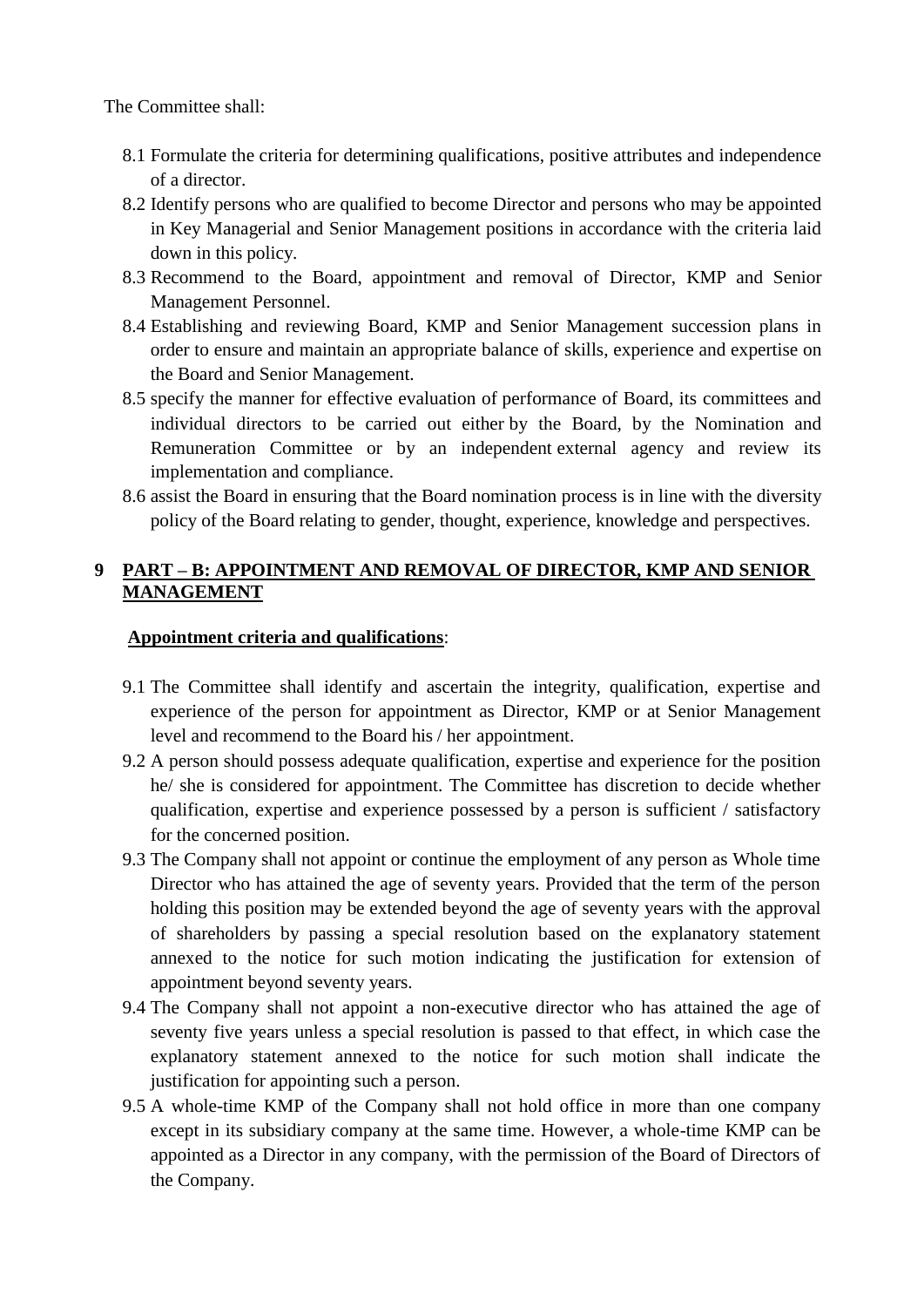## **Term / Tenure: Managing Director/Whole-time Director**:

9.6 The Company shall appoint or re-appoint any person as its Executive Chairman, Managing Director or Executive Director for a term not exceeding five years at a time. No re-appointment shall be made earlier than one year before the expiry of term

## **Independent Director:**

- 9.7 An Independent Director shall hold office for a term up to five consecutive years on the Board of the Company and will be eligible for re-appointment on passing of a special resolution by the Company and disclosure of such appointment in the Board's report.
- 9.8 No Independent Director shall hold office for more than two consecutive terms, but such Independent Director shall be eligible for appointment after expiry of three years of ceasing to become an Independent Director. Provided that an Independent Director shall not, during the said period of three years, be appointed in or be associated with the Company in any other capacity, either directly or indirectly.

## **Removal:**

9.9 Due to reasons for any disqualification mentioned in the Companies Act, 2013, rules made thereunder or under any other applicable Act, rules and regulations, the Committee may recommend, to the Board with reasons recorded in writing, removal of a Director, KMP or Senior Management Personnel subject to the provisions and compliance of the said Act, rules and regulations.

## **Retirement:**

9.10 The Director, KMP and Senior Management Personnel shall retire as per the applicable provisions of the Companies Act, 2013 and the prevailing policy of the Company. The Board will have the discretion to retain the Director, KMP, Senior Management Personnel in the same position / remuneration or otherwise even after attaining the retirement age, for the benefit of the Company.

## **10 PART – C: REMUNERATION FOR THE WHOLE-TIME DIRECTOR, KMP AND SENIOR MANAGEMENT PERSONNEL:**

## **General:**

- 10.1 The remuneration / compensation / commission etc. to the Whole-time Director, KMP and Senior Management Personnel will be determined by the Committee and recommended to the Board for approval. The remuneration / compensation / commission etc. shall be subject to the prior/post approval of the shareholders of the Company and Central Government, wherever required.
- 10.2 The remuneration and commission to be paid to the Whole-time Director shall be in accordance with the percentage / slabs / conditions laid down in the Articles of Association of the Company and as per the provisions of the Companies Act, 2013, and the rules made thereunder.
- 10.3 Increments to the existing remuneration / compensation structure may be recommended by the Committee to the Board which should be within the slabs approved by the Shareholders in general meeting, as the case may be.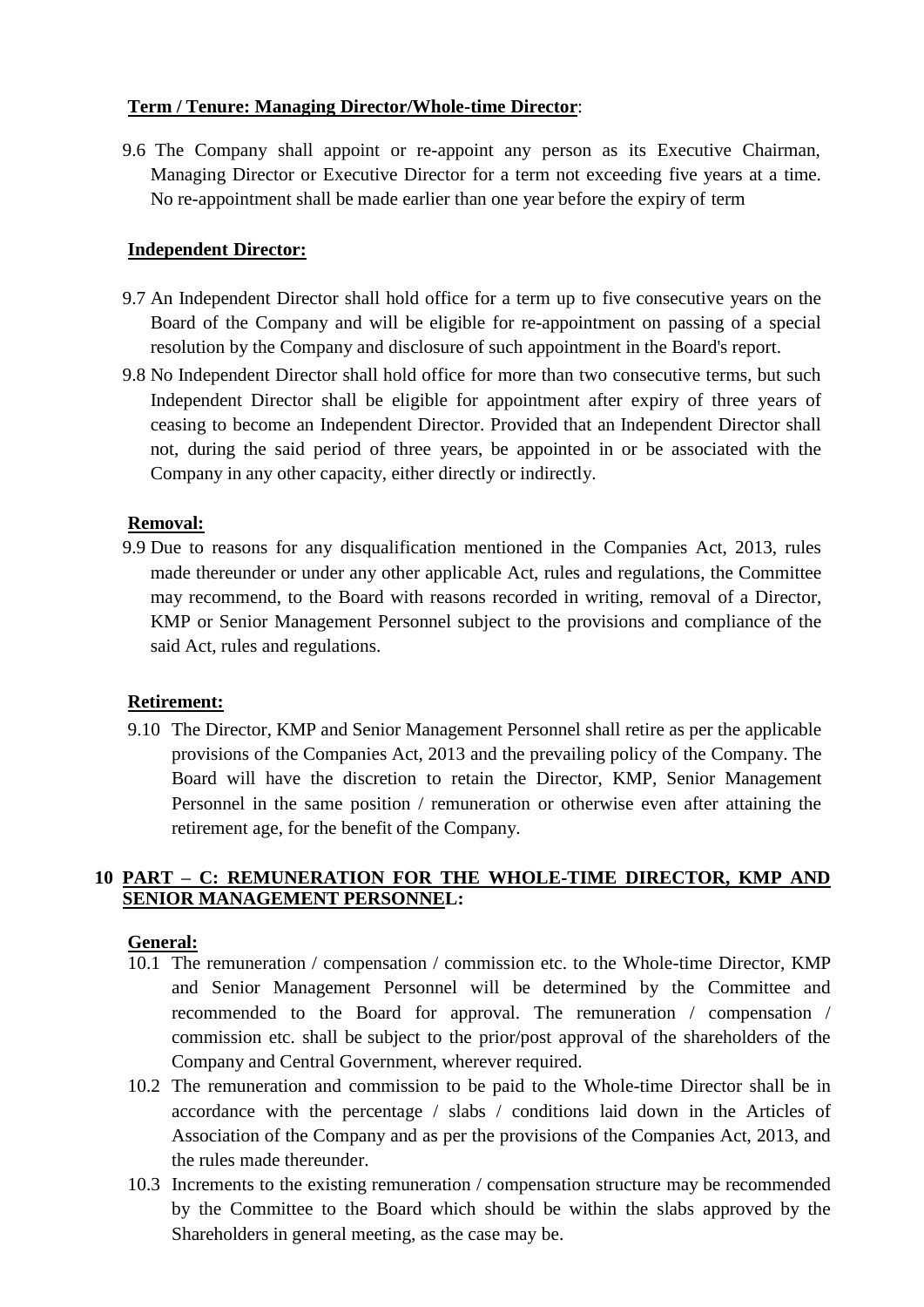# **Remuneration to Whole-time / Executive / Managing Director, KMP and Senior Management Personnel:**

#### **Fixed pay:**

10.4 The Whole-time Director / KMP and Senior Management Personnel shall be eligible for a monthly remuneration as may be approved by the Board on the recommendation of the Committee. The breakup of the pay scale and quantum of perquisites including, employer's contribution to P.F, pension scheme, medical expenses, club fees etc. shall be decided and approved by the Board on the recommendation of the Committee and approved by the shareholders and Central Government, wherever required.

#### **Minimum Remuneration:**

10.5 If, in any financial year, the Company has no profits or its profits are inadequate, the Company shall pay remuneration to its Whole-time Director in accordance with the provisions of Schedule V of the Companies Act, 2013 and if it is not able to comply with such provisions, with the previous approval of the Central Government.

#### **Provisions for excess remuneration:**

10.6 If any Whole-time Director draws or receives, directly or indirectly by way of remuneration any such sums in excess of the limits prescribed under the Companies Act, 2013 or without the prior sanction of the Central Government, where required, he / she shall refund such sums to the Company and until such sum is refunded, hold it in trust for the Company. The Company shall not waive recovery of such sum refundable to it unless permitted by the Central Government.

## **Remuneration to Non- Executive / Independent Director:**

## 10.7 **Remuneration / Commission:**

The remuneration / commission shall be fixed as per the slabs and conditions mentioned in the Articles of Association of the Company and the Companies Act, 2013 and the rules made thereunder.

## **Sitting Fees:**

The Non- Executive / Independent Director may receive remuneration by way of fees for attending meetings of Board or Committee thereof. Provided that the amount of such fees shall not exceed Rs. One lakh per meeting of the Board or Committee or such amount as may be prescribed by the Central Government from time to time.

## **Commission**:

Commission may be paid within the monetary limit approved by shareholders, subject to the limit not exceeding 1% of the profits of the Company computed as per the applicable provisions of the Companies Act, 2013.

## **Stock Options**:

An Independent Director shall not be entitled to any stock option of the Company.